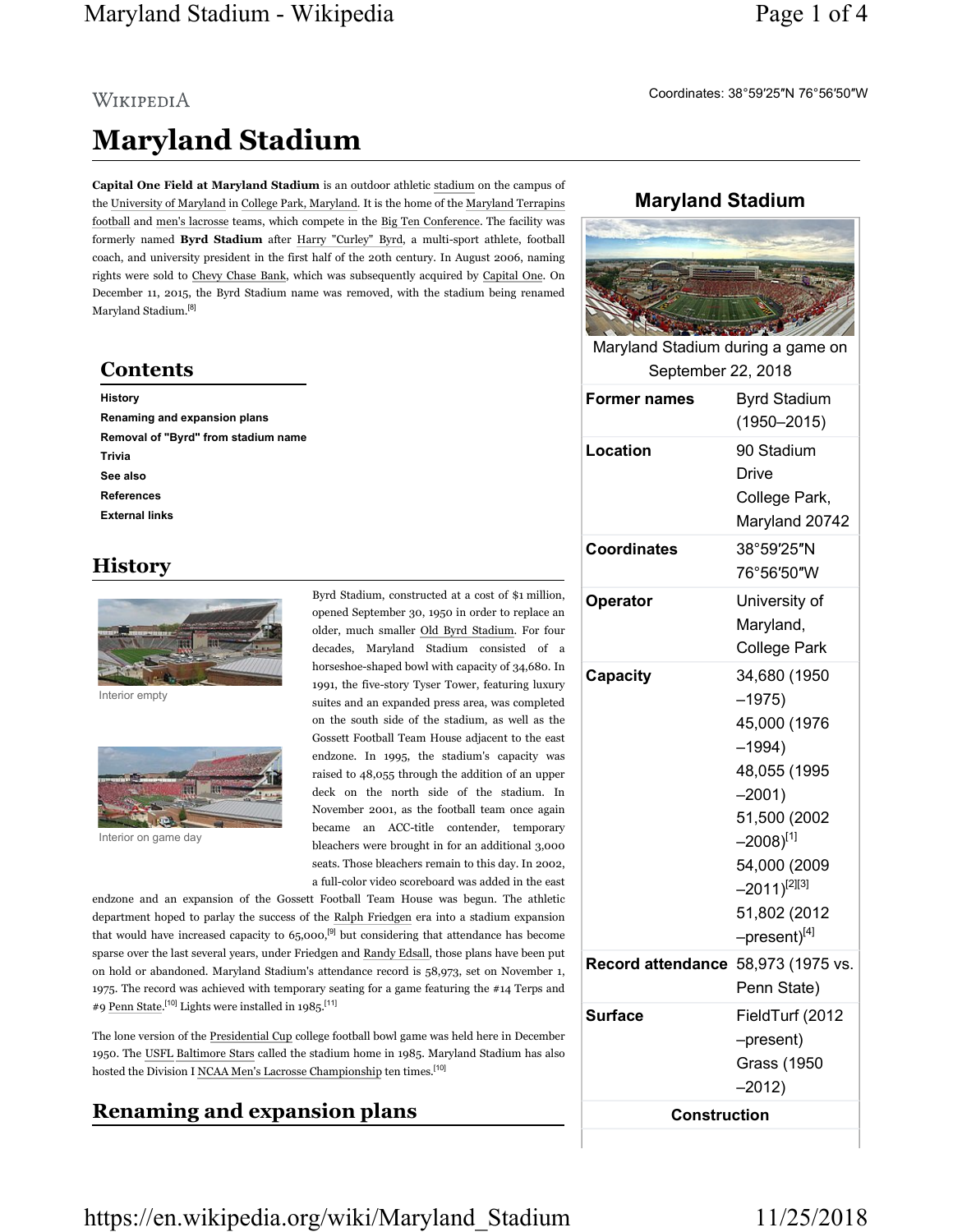### Maryland Stadium - Wikipedia Page 2 of 4



Tyser Tower contains 63 luxury suites

On August 24, 2006, the University of Maryland announced that it had agreed to a \$20 million naming-rights deal with Chevy Chase Bank. The revenue from the deal was used to pay for renovations and upgrades to the Stadium.[12]

On April 25, 2007, the Athletic Department unveiled plans for a \$50.8 million expansion to Byrd Stadium, a project that will increase overall capacity, add skyboxes complete with catered food and flat panel televisions, and lower the field to give spectators a better view.[13]

The first phase of the expansion plans has been completed and included renovating the old press tower and building 63 luxury suites that stretch from end zone to end zone. New mezzanine seating was added as well, bringing the capacity from 51,500 to 54,000.<sup>[14]</sup> A second LED video board was installed on the west side of the stadium just before the 2008 season.<sup>[13]</sup>

The second phase is to add an 8,000 seat upper deck to the stadium's west end zone bringing total seating capacity to over 60,000. This is dependent on the sale of all existing luxury suites from phase one. To date, no schedule for construction has been established.

On June 20, 2012, the Athletic Department announced plans for a new field at Byrd Stadium.[15] The installation of FieldTurf Revolution was completed in early August 2012, and included a new technology known as "CoolPlay" that reportedly keeps the field cooler (up to 15 °F cooler) than traditional turf fields with rubber infill.<sup>[16][17]</sup> It was the first installation of its kind in the United States.

### Removal of "Byrd" from stadium name

In 2015, the student government association agreed to a resolution in support of removing "Byrd" from the stadium's name because of Harry "Curley" Byrd's segregationist history.<sup>[18][19]</sup>

On September 28, 2015, University of Maryland President Wallace Loh appointed a task force to develop viewpoints and options. The University President will then make a recommendation to the University System of Maryland Board of Regents—the governing body of Maryland state universities—as to whether to change or keep the name. The ultimate decision on any name change rested with the Board of Regents.<sup>[20]</sup>

On December 11, 2015, the Board of Regents voted 12-5 to remove the "Byrd" from the stadium's name, renaming it Maryland Stadium for the time being.<sup>[8]</sup>

Many students were upset with the change and were disappointed that Loh did not consult alumni before changing the name. Harry C. "Curley" Byrd was a former football player who taught English and history and served as athletic director before rising to university president, serving from 1935 until 1954. During his tenure, the campus grew significantly, and Byrd is credited with transforming it from "an undistinguished agricultural college to something resembling a modern university."[21]

#### Trivia

- Queen Elizabeth and Prince Philip saw their first game of American football at Byrd Stadium during their first trip to the U.S. in 1957.<sup>[22]</sup>
- Byrd Stadium hosted Drum Corps International finals in 2000, where The Cadets tied The Cavaliers for first place.
- ◾ On a clear day, the tops of the five tallest structures in Washington, D.C. can be seen from the top of the stadium: the Washington Monument (approximately 8 miles (13 km) away), the Basilica of the National Shrine of the Immaculate Conception, the Old Post Office Pavilion, the Washington National Cathedral, and the United States Capitol.

| <b>Broke ground</b>                          | January 1949                                                         |  |  |
|----------------------------------------------|----------------------------------------------------------------------|--|--|
| Opened                                       | September 30,<br>1950                                                |  |  |
| <b>Expanded</b>                              | 1995, 2002,<br>2008                                                  |  |  |
| <b>Construction cost</b>                     | US\$1 million<br>(\$10.2 million in<br>2017 dollars <sup>[5]</sup> ) |  |  |
| <b>Architect</b>                             | James R.<br>Edmunds Jr. <sup>[6]</sup>                               |  |  |
|                                              | Populous                                                             |  |  |
|                                              | (renovations)                                                        |  |  |
| <b>General contractor Baltimore</b>          | Contractors, Inc.<br>[7]                                             |  |  |
| <b>Tenants</b>                               |                                                                      |  |  |
| Maryland Terrapins (NCAA) (1950<br>-present) |                                                                      |  |  |
| Baltimore Stars (USFL) (1985)                |                                                                      |  |  |

Presidential Cup Bowl (NCAA) (1950)

View of Tyser Tower. The Moxley Gardens can be seen in the left corner.

https://en.wikipedia.org/wiki/Maryland\_Stadium 11/25/2018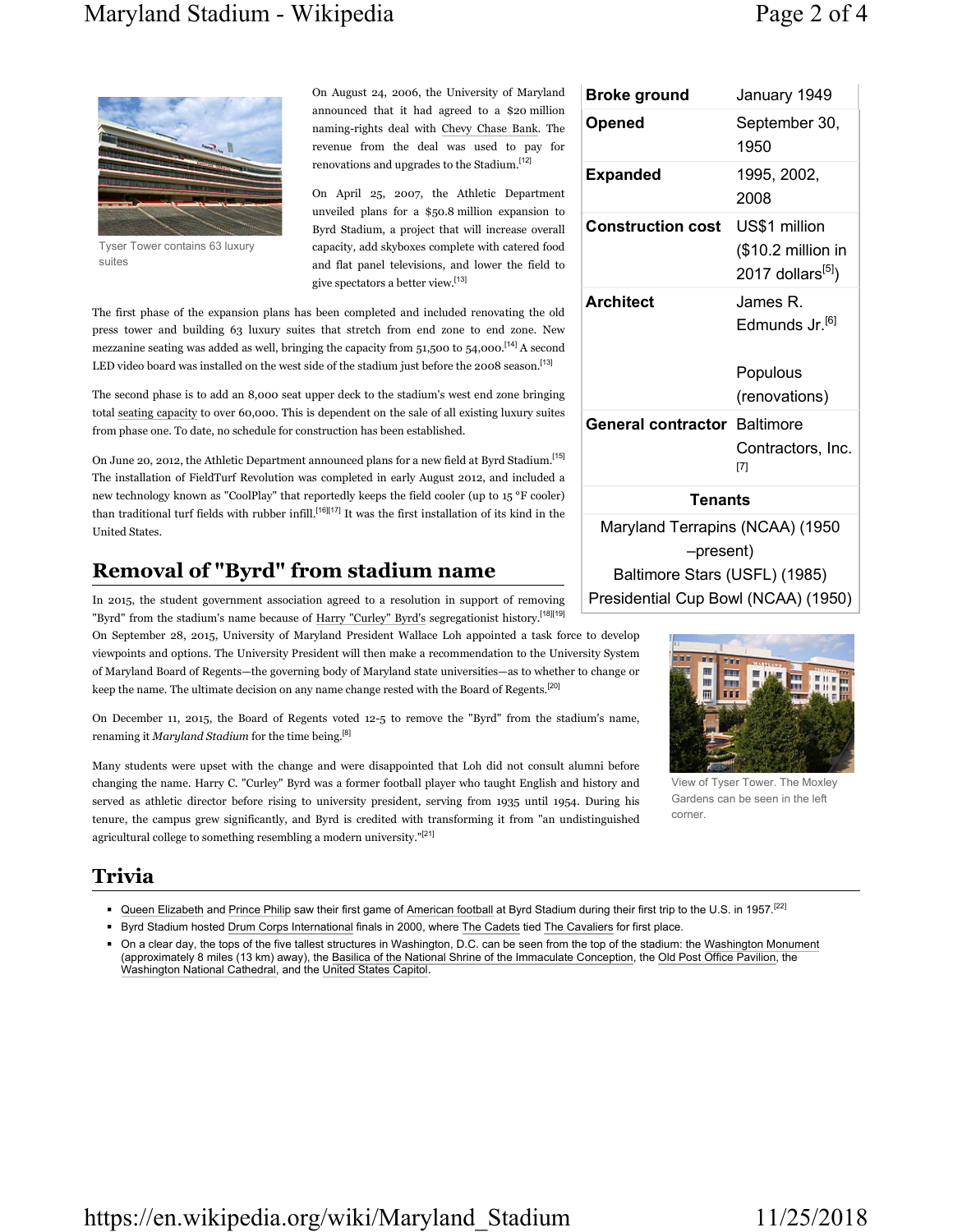

Panoramic view during a 2007 game vs. the Clemson Tigers, before the expansion of Tyser Tower.

#### See also

■ List of NCAA Division I FBS football stadiums

### References

- 1. "2008 Football Game Notes Maryland vs. No. 23 California" (http://www.umterps.com/fls/29700/old\_site/pdf/m-footbl/Game03-Cal.pdf? DB\_OEM\_ID=29700) (PDF). University of Maryland Athletics. September 2008. Retrieved September 10, 2013.
- 2. "2009 Maryland Football Spring Prospectus" (http://www.umterps.com/fls/29700/old\_site/pdf/m-footbl/2009springprospectus.pdf? DB\_OEM\_ID=29700) (PDF). University of Maryland Athletics. 2009. Retrieved September 10, 2013.
- 3. "Maryland Football 2011 Preseason Notes" (http://www.umterps.com/fls/29700/old\_site/pdf/m-footbl/2011-12/prospectus/prospectus.pdf? DB\_OEM\_ID=29700) (PDF). University of Maryland Athletics. 2011. Retrieved September 10, 2013.
- 4. "Maryland Football 2012 Preseason Notes" (http://grfx.cstv.com/photos/schools/md/sports/m-footbl/auto\_pdf/2012-13/prospectus/prospectus.pdf? &DB\_OEM\_ID=29700) (PDF). University of Maryland Athletics. 2012. Retrieved September 10, 2013.
- 5. Federal Reserve Bank of Minneapolis Community Development Project. "Consumer Price Index (estimate) 1800 –" (https://www.minneapolisfed.org/community/financial-and-economic-education/cpi-calculator-information/consumer-price-index-1800). Federal Reserve Bank of Minneapolis. Retrieved January 2, 2018.
- 6. "Real Estate News" (https://pqasb.pqarchiver.com/baltsun/access/1680163142.html?FMT=ABS&FMTS=ABS:AI&type=historic&date=Jan+08% 2C+1950&author=&pub=The+Sun+(1837-1985)&desc=Real+Estate+News&pqatl=google). The Baltimore Sun. January 8, 1950. Retrieved September 29, 2011.
- 7. "History Baltimore Contractors LLC" (https://web.archive.org/web/20130724004432/http://baltimorecontractors.com/history). Archived from the original (http://www.baltimorecontractors.com/history) on July 24, 2013.
- 8. Wenger, Yvonne (December 11, 2015). "Byrd Stadium to become Maryland Stadium after regents vote" (http://www.baltimoresun.com/news/maryland/bs-md-byrd-stadium-vote-20151211-story.html). BaltimoreSun.com. The Baltimore Sun. Retrieved December 11, 2015.
- 9. "Facilities" (http://terrapinclub.com/pdfs/SuitesBrochure.pdf) (PDF). University of Maryland Athletics. Retrieved September 17, 2011.
- 10. "Athletic Facilities" (http://www.umterps.com/ViewArticle.dbml?ATCLID=208133544&DB\_OEM\_ID=29700). University of Maryland Athletics. Retrieved November 6, 2013.
- 11. "Byrd Stadium to Get Permanent Lights" (https://www.washingtonpost.com/archive/sports/1985/01/19/byrd-stadium-to-get-permanentlights/4cad7d3e-5a64-496f-bc87-72ebf9f950ac/). Washington Post. January 19, 1985.
- 12. "Chevy Chase Bank Signs Naming Right Agreement for Byrd Stadium Field" (https://web.archive.org/web/20060831232709/http://www.umd.edu/umnews/chevy\_chase\_bank\_field.html). University of Maryland. August 24, 2006. Archived from the original (http://www.umd.edu/umnews/chevy\_chase\_bank\_field.html) on August 31, 2006. Retrieved September 11, 2011.
- 13. Carig, Marc (April 24, 2007). "Maryland's Byrd Stadium to Add Some Luxury" (https://www.washingtonpost.com/wpdyn/content/article/2007/04/24/AR2007042402240.html). The Washington Post. Retrieved April 25, 2007.
- 14. "Tyser Tower Expansion Project Progressing On Schedule" (http://www.umterps.com/ViewArticle.dbml? SPSID=716325&SPID=120713&DB\_LANG=C&DB\_OEM\_ID=29700&ATCLID=207271666) (Press release). University of Maryland Athletics. May 15, 2009. Retrieved November 6, 2013.
- 15. "Terps Installing Unique FieldTurf Surface" (https://web.archive.org/web/20120924125012/http://www.umterps.com/sports/m-footbl/specrel/062012aaa.html). University of Maryland. June 20, 2012. Archived from the original (http://www.umterps.com/sports/m-footbl/specrel/062012aaa.html) on September 24, 2012. Retrieved June 22, 2012.
- 16. "Byrd Stadium Synthetic Turf Project is Finished" (https://twitter.com/UMDGroundsCrew/statuses/231490722182877185). University of Maryland Athletics. August 3, 2012. Retrieved September 10, 2013.

# https://en.wikipedia.org/wiki/Maryland\_Stadium 11/25/2018